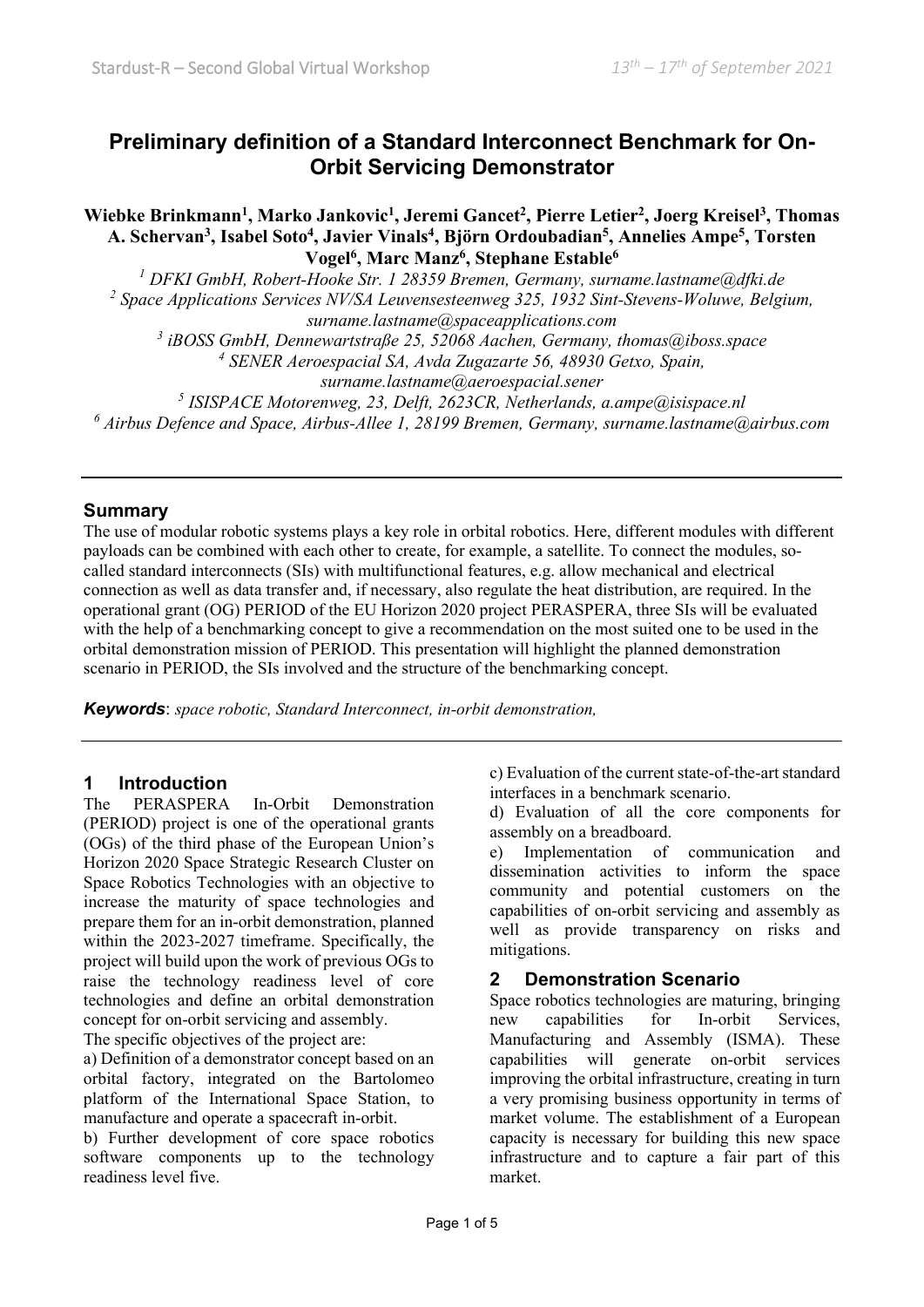The PERIOD Consortium is proposing a very ambitious demonstration scenario and Factory concept. A satellite will be manufactured in an Orbital Factory and injected in LEO (Low Earth Orbit) for operations. The manufacturing includes the fabrication of an antenna, the assembly of the satellite components and its reconfiguration and inspection in the Factory. The Bartolomeo Platform (see Figure 1) on the International Space Station (ISS) is envisioned for the orbital Factory.

Throughout the demonstration mission, the PERIOD setup will be upgraded to extend the level of capability validation from assembly and manufacturing of structures to attachment and refueling experiments. This demonstration covers the short and mid-to-long term ISMA business cases and will support the transition into the inspace services, assembly, and manufacturing paradigm.



**Figure 1. The Bartolomeo Platform (credit: Airbus Defense and Space GmbH)**

## **3 Role of Standard Interconnects**

Standard Interconnects (SIs) are getting more and more important in the modular space robotics. By using them, it will be possible to connect different modular subcomponents in such a way that different configurations are possible. For example, a satellite can be assembled from several individual components and reconfigured if necessary, or in the event of malfunctions in a module, the module can be replaced. This means that every module needs at least one SI to couple with another module also containing an SI. An SI is usually considered to be a multifunctional interface, which can connect mechanically, transmit power and data, and has the option for thermal transfer if required [1].

In PERIOD there are three different SIs involved. Two of these SIs were developed in the previous OGs. There is SIROM, developed in OG 5 and HOTDOCK developed during the second phase of PERASPERA. Both SIs were involved in different studies of in-orbit demonstration scenarios. The third SI is the iSSI by iBOSS GmbH.

#### **SIROM**

SIROM design is a 4-in-1 integrated interface combining mechanical, data, electrical and fluid connectivity in a single and compact envelope (Figure 2). The mechanical interface allows coupling of payload modules providing a robust and reliable connection and provides the housing for the whole system. The electrical interface allows bidirectional power transfer between mated SIROM pairs. The data interface enables telemetry (TM), telecommands (TC) as well as high speed data transmission supporting SpaceWire (SpW), Ethernet or similar protocols. The fluid interface allows the transmission of fluids between SIROMs for a variety of uses such as heat regulation, refueling, resupply (coolant, water, etc.).

To summarize SIROM performances, it can be highlighted the following [2]:

SIROM has an androgynous interface and only requires one SIROM to be actuated during the connection of two SIROMs. Furthermore, it has an independent latching mechanism based on SENER heritage with the International Berthing and Docking Mechanism (IBDM). Redundant connections allow functionality also in case of line failure. SIROM features a fully customizable connector plate and has a low mass (electromechanics mass  $\leq 1.5$ kg).

SIROM has participated in H2020 SIROM, H2020 FACILITATORS and H2020 EROSS projects. This technology has reached TRL6 at the beginning of 2021.



**Figure 2. SIROM (credit: SENER)**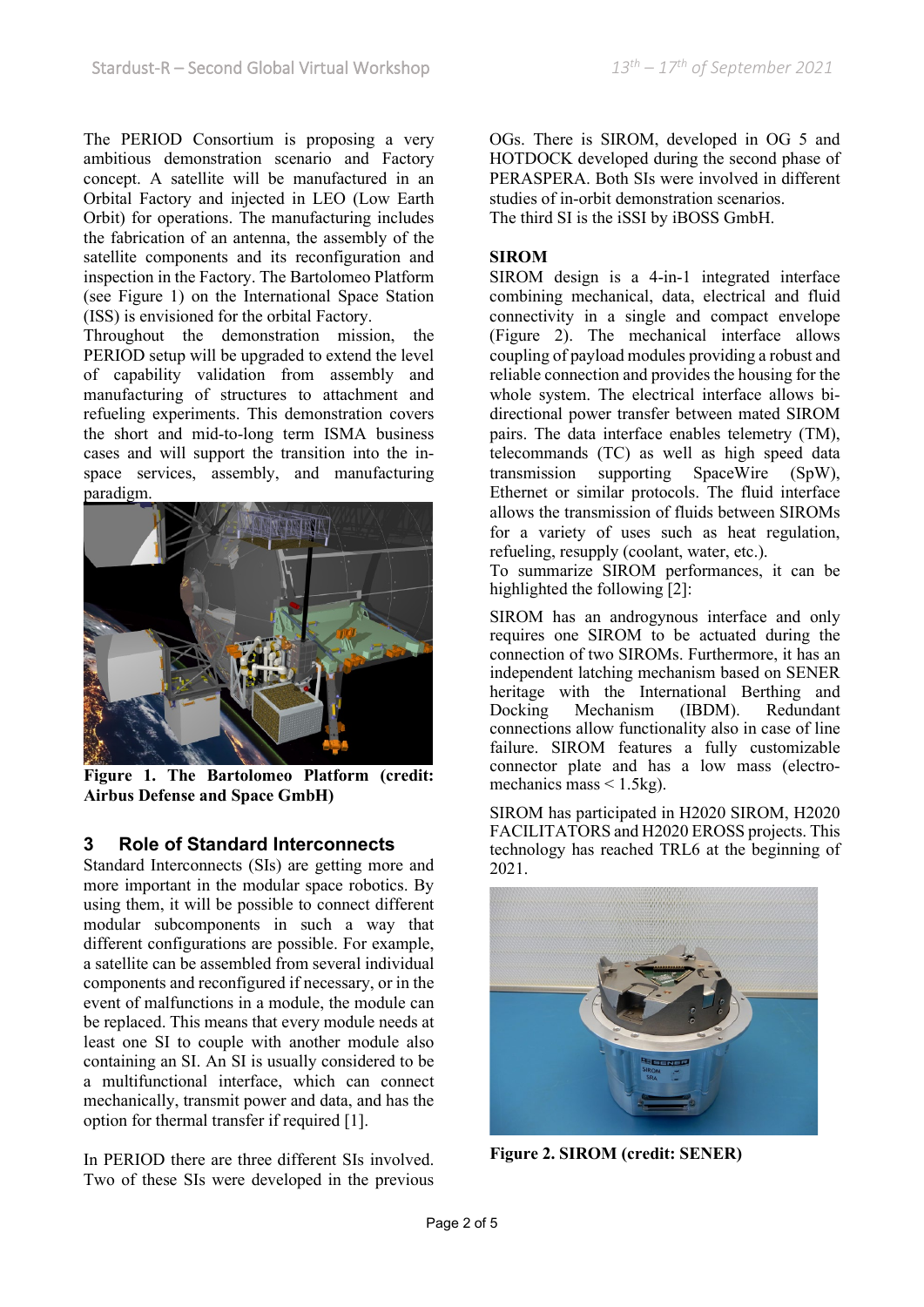#### **HOTDOCK**

HOTDOCK is a multi-functional interface designed to address On-Orbit Assembly and Manufacturing (OSAM) challenges – with an initial focus on capabilities required, and application cases identified in H2020 MOSAR, H2020 PULSAR and H2020 PRO-ACT projects.



**Figure 3. HOTDOCK (credit: Space Applications Services)**

HOTDOCK is a mating device providing androgynous coupling to transfer mechanical loads, electrical power, data and (optionally) thermal loads through a single interface (Figure 3). Integrated to spacecraft and payload structures, it provides mounting points for components assembly and reconfiguration. Mounted at the tip of a robot arm, it works as an end-effector for quick connect/release of spacecraft modules during their manipulation or as a quick tool adaptor. HOTDOCK eases the replacement of failed modules as well as swapping of payload elements and provides chainable data interfaces for building spacecraft modules assemblies. HOTDOCK exists (and was demonstrated at TRL4) in 3 variations: *Active* (fully featured), *Passive* (all connectors, but no actuated locking) and *Mechanical* (simple grappling site, without connectors). HOTDOCK has a full (mechanical, data and power connectors, and fluid interface connectors) 90 degrees symmetry. Its form fit geometry allows guiding the final approach of the interface before starting the mating process. This is furthermore supported by Hall-effect sensors embedded in the mechanical structure, that are used for proximity measurement as well as verification of alignment and relative orientation of the two mated interfaces [3].

#### **iSSI**

The iSSI (intelligent Space System Interface) Modular Coupling Kit by iBOSS GmbH is a multifunctional connector solution addressing and

serving both OSAM (space) and growth markets as robotics, logistics, inter-modal transport, e-mobility and more (Earth) [5].

The iSSI core unit  $(-$ Figure 4), can be equipped with multiple extension and variation options via add-on modules and hence, works as a fully modular coupling set.



**Figure 4. iSSI ACTIVE Core Unit Hardware and CAD (credit: iBOSS)**

The basis is the 2-in-1 interface core (mechanical and electrical), whereas the power interface can be activated or not while the power pins in any case remain part of the coupling process. Other coupling sets contain a 3-in-1 interface (mechanical, electrical and data) as well as 4-in-1 interface (mechanical, electrical, data and thermal).

The so-called Add-On Modules span alignment pins for increased misalignment tolerances and loads, a form fit (customizable per use case) enabling docking and berthing, increased misalignment tolerances and load, and broader diagonal engagement, a dust cover for planetary missions and a launch lock supporting launch loads.

The iSSI is geared around OSAM needs and aims at providing highest flexibility. Key features of the iSSI are – besides its multi-functionality (mechanical, power, data thermal), androgynous design and 90°-Degree rotational symmetry especially: flat surface, lubricant-free mechanism, fail-safe system (with respect to de-coupling), full modularity, lightweight (1kg-range for core unit), scalability (customization, and per functionality) and multi-mounting options.

The iSSI has reached TRL 6 and will be demonstrated in space aboard ISS later part 2021.

## **4 Benchmarking Concept**

The selection of an appropriate SI is crucial not only for the assembly and operations but also for the design of critical equipment like the manipulator with an impact to their development effort and costing. An SI putting too much constraint on the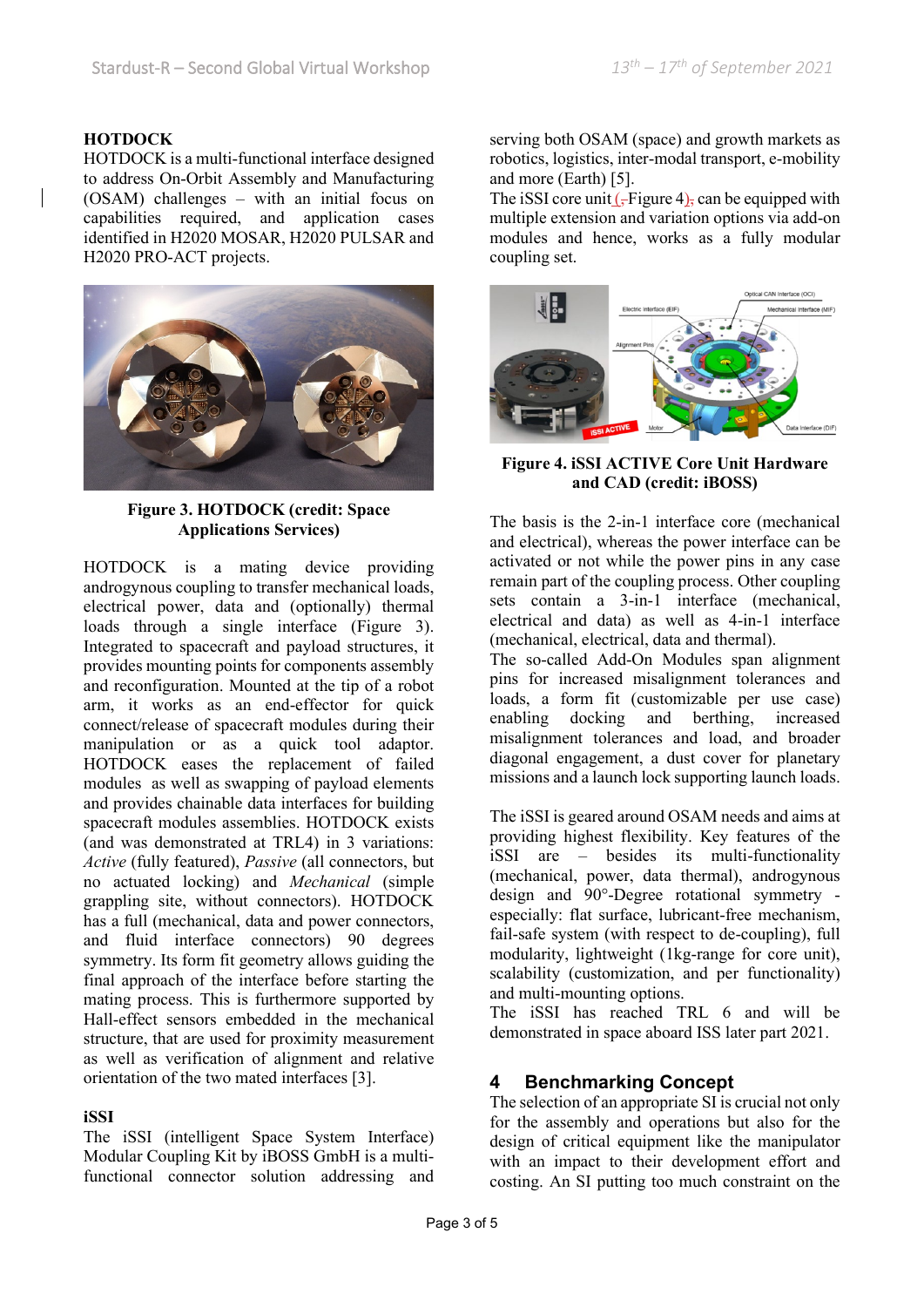manipulator (in terms of accuracy, force/torque, sensors) will lead to increased costs, development time and operational complexity. Therefore, a careful trade-off will need to be assessed between the performance requirements of SIs and manipulator. As a first step of this tradeoff, it is foreseen to implement a benchmark on the existing SIs to assess their maturity and performance according to the requirements of the project. The considered SIs are SIROM, HOTDOCK and iSSI. Tests will be implemented by DFKI as an independent body to evaluate the performance of the SIs in relevant demonstration scenarios and in full transparency to the Consortium members. This will lead to a recommendation of a preferred interface to be considered during the B2 phase of the project.

For the definition of the baseline of the SI benchmarking the ECSS-E-HB-11A handbook and related standards are used as guidelines.

Additional requirements to be considered by the benchmarking will come from the mission scenario of the PERIOD project.

Within the mission a Client Satellite provided by ISISPACE will adhere to the CubeSat standard, which in turn introduces constraints on the SI architecture and design. First and foremost is the physical characteristics of the SI. The CubeSat form factor is made up of modular blocks called "Units", where one Unit is  $10x10x10$  cm in size. Although no requirement exists on the power draw of the SI itself, it should be minimized as CubeSats have limited power generation capabilities. The average mass of a single Unit should not exceed 1.33 kg, although the SI itself can be heavier if other Units compensate, while keeping in mind the center of mass of the whole platform to avoid negatively impacting the attitude and orbit control system.

The SI should also be compatible with the electrical and data interfaces commonly used in CubeSat applications. A typical electrical interface is an unregulated 16V power bus, while common data interfaces include I2C, CAN, SPI, or RS232/422/485. Specifically tailored adapters may also be considered for more custom-built architectures.

The current baseline for the benchmarking is considered to be similar to a typical technology readiness assessment (TRA) process which consists out of the following steps a) preliminary definition of performance requirements and relevant

environment, b) identification of critical functions of SIs according to the PERIOD's mission scenario, c) drafting of the critical function test plan, d) definition and implementation of the benchmarking environment, e) testing and analysis of results, see also [4, Table 5-1].

Similarly, the current baseline for the performance metrics mirrors the generic description of the TRA criteria. The main areas covered by them are [4]:

- general evaluation aspects like a) element definition status, b) performance requirements status and c) verification and validation status.
- documentation for TRA like a) preliminary definition of performance requirements and of the relevant environment, b) identification and analysis of critical function of an element and c) preliminary design of the element, supported by appropriate models for the verifications of the critical function of an element.

Due to the envisioned demonstration scenario, the currently identified critical functions of the SIs to be tested during the benchmarking cover the mechanical, data and power functionalities of the SIs.

The benchmark environment will be implemented at the "Mensch-Roboter Kollaboration und Industrie 4.0" (MRK) laboratory of DFKI-RIC in Bremen and will employ LBR iiwa manipulators visible in Figure 5.



**Figure 5. LBR iiwa system at the MRK laboratory of DFKI-RIC (credit: DFKI GmbH)**

## **5 Conclusion and Outlook**

The ECSS standards are necessary to ensure a fair and neutral basis for the evaluation of a suitable standard interconnect. The planned tests with the LBR iiwa manipulators are intended to prove